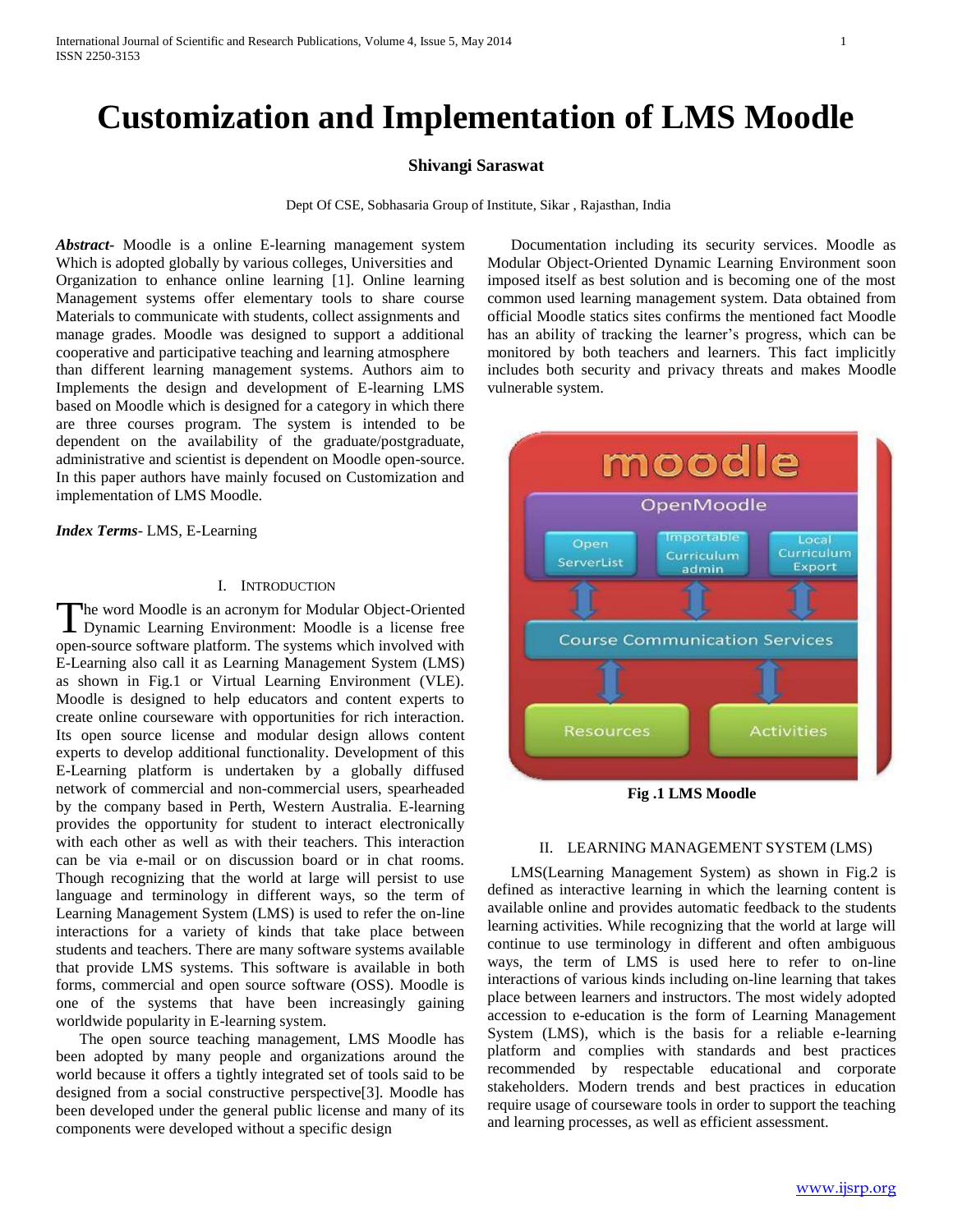

# III. MOODLE FOR E-LEARNING

 Moodle (Modular Object-Oriented Dynamic Learning Environment) is largely associate Open supply e-learning platform. Moodle could be a Course Management System (CMS), a code package designed to assist educators to make quality on-line courses[2]. Such E-learning systems area unit typically conjointly known as Learning Management Systems (LMS) or Virtual Learning Environments (VLE). Moodle presents a wonderful platform for resources and communication tools. It was created by Martin Dougiamas, a scientist and educator UN agency deeply believes that a CMS ought to be created by an educator associated not by an engineer. To run, Moodle should 1st be put in on a main server; associate administrator configures the settings to alter access through user names and passwords. The user accesses Moodle through the Internet because it is net based mostly and doesn't ought to install anything domestically. Moodle is written in php with associate SQL database. Moodle has updates put in from time to time and so it's regularly being changed and increased. Moodle may be a template-based system to that content should be added.











For Whom ???? led for Post grad

 This makes Moodle´s interface terribly intuitive and allows for straightforward navigation. The total page is given during a format. It's arranged move into tiny blocks and arranged around sections following a subject or weekly define. Each section has its own tools like lessons, quizzes, assignments, and forums. All

**CORRECTION**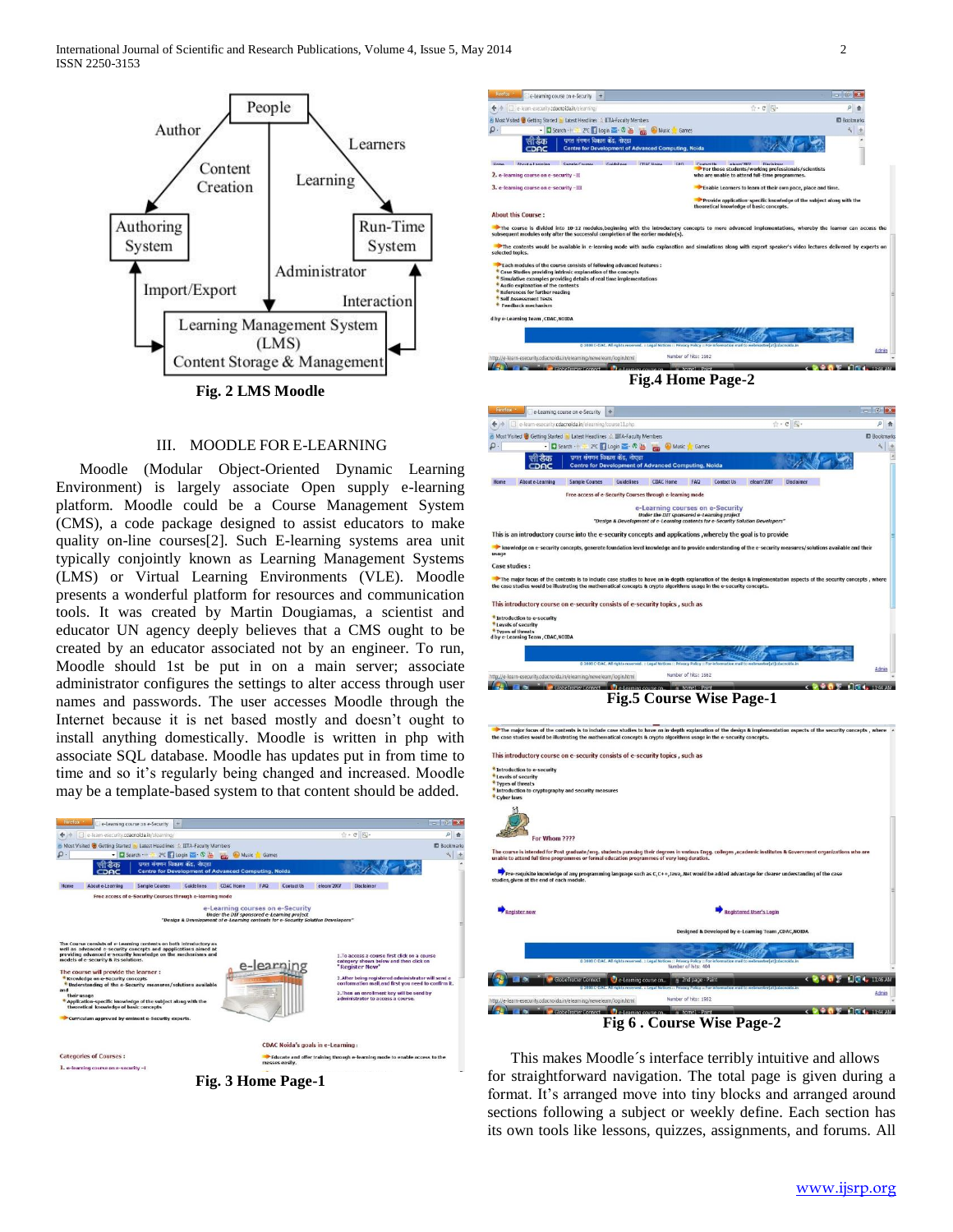blocks on a page will be individually organized, and therefore the components inside every section can be simply enraptured around or be hidden.

# IV. E-LEARNING MODELS



**Fig 7. Course Registration Page**

#### **Self Learning**

 This model is very helpful for reducing requirements for trainers/teachers/tutors.

# **Supported Self Learning**

 Supported self-learning can be particularly suitable for online adult learning, where it is important to provide tailored paths and the tutor intervenes as a counselor

# **Virtual Class**

 Such a model corresponds to the classroom in the traditional sense

# **Collaborative Learning**

 This model corresponds to the one of a class involved in project work activities

| E-Learning - Mozilla Firefox                                                                                                                                                                            |                                                                                                                                    | <b>POUGE</b>                                                                                                                                                                                                                                                                                                                                  |                   |
|---------------------------------------------------------------------------------------------------------------------------------------------------------------------------------------------------------|------------------------------------------------------------------------------------------------------------------------------------|-----------------------------------------------------------------------------------------------------------------------------------------------------------------------------------------------------------------------------------------------------------------------------------------------------------------------------------------------|-------------------|
| File Edit View History Bookmarks Tools Help                                                                                                                                                             |                                                                                                                                    |                                                                                                                                                                                                                                                                                                                                               |                   |
|                                                                                                                                                                                                         | C X C http://e-learn-esecurity.cdacnoida.in/security/                                                                              | ☆ - 回-                                                                                                                                                                                                                                                                                                                                        | $\overline{\rho}$ |
|                                                                                                                                                                                                         | Most Visited & Getting Started M. Latest Headlines  IIITA-Faculty Members                                                          |                                                                                                                                                                                                                                                                                                                                               |                   |
|                                                                                                                                                                                                         | D - how to enroll a co - El Search ++ 2 °C El Login = - C La an D Music & Games                                                    |                                                                                                                                                                                                                                                                                                                                               |                   |
|                                                                                                                                                                                                         | Now to enroll a code of bli x 3 scope of e-learning project x Benefits Scope.pdf (applic x e-learning course on e-Sec x E-Learning |                                                                                                                                                                                                                                                                                                                                               |                   |
| सैक<br>CDAC                                                                                                                                                                                             | पगत संगणन विकास केंद्र, नोएडा<br><b>Centre for Development of Advanced Computing, Noida</b>                                        |                                                                                                                                                                                                                                                                                                                                               |                   |
|                                                                                                                                                                                                         |                                                                                                                                    | You are logged in as Admin User (Logout)<br>English (en) -                                                                                                                                                                                                                                                                                    |                   |
| <b>Blog Menu</b><br>$\begin{bmatrix} 0 \\ 1 \end{bmatrix}$                                                                                                                                              | <b>Course categories</b>                                                                                                           | Turn editing on                                                                                                                                                                                                                                                                                                                               |                   |
| Add a new entry<br>View my entries<br>Blog preferences<br><b>Mear site entries</b><br>R<br>Calendar                                                                                                     | 12<br>e-Security Program 1<br>10<br>e-Security Program 2<br>e-Security Program 3<br>$\mathbf{a}$                                   | <b>SECURITY</b>                                                                                                                                                                                                                                                                                                                               |                   |
| November 2011<br>۰<br>Sun Mon Tue Wed Thu Fri Sat<br>$\lambda$<br>$\overline{a}$<br>$\mathcal{L}$<br>$\overline{2}$<br>10<br>11 12<br>15<br>16<br>17 18 19<br>22 23 24 25 26<br>21<br>20<br>27 28 29 30 | Search courses:<br>Go                                                                                                              | E-Learning<br>Enhance growth opportunities by<br>upgrading or growing new IT skills.<br>Quite frankly. Online Education is the<br>most convenient and affordable way to<br>achieve this. The courses we have on<br>offer are designed to offer something<br>valuable to both novices and<br>professionals and all other grades in<br>between. |                   |
| <b>Main Menu</b><br>Site news                                                                                                                                                                           |                                                                                                                                    | Experience the power of E-Leaning                                                                                                                                                                                                                                                                                                             |                   |
| Site Administration.<br>eï<br>· Notifications                                                                                                                                                           |                                                                                                                                    | Maximize your training experience with<br>relevant flexible online training<br>direct from C-DAC Noida                                                                                                                                                                                                                                        |                   |

**Fig 8. Moodle Home Page**



**Fig. 9. LMS Moodle System Architecture**

# V. TECHNICAL REQUIREMENTS

 Project required Moodle/PHP, Flashplayer, MySQL(5.0), Apache tomcat, Window XP, Dreamweaver, Adobe Photoshop, HTML, CSS, Java Script, Ajax which is an powerful Learning Management System (LMS).Moodle LMS has several features considered typical of an e-learning platform, plus some original innovations. Moodle can be used in many types of environments such as in education, training and development, and business settings .

### **Hardware Interface**

– CPU 1 GHz or higher Processor clock speed (Intel

Pentium / Celeron Family / AMD K6 / Athlon / Duron or other

- Compatible Processors)
- Ram 128 MB
- Free Disk space 4 GB
- Super VGA (800\*600) adaptor
- **Client Side**
- Operating System : Windows 2000 / XP
- Moodle/PHP
- Language : HTML, PHP
- Database : MYSQL Server 5.3
- Browser : Internet explorer or Compatible Browser
- **Server Side**
- Operating System: Windows 2000/XP (Unicode Enabled)
- Browser : Internet explorer or Compatible Browser

– Moodle LMS uses APACHE Tomcat as the application server

– MySQL as database server

#### **Communication Interface**

– Microsoft Internet Explorer, Mozilla Firefox or any other popular web browser.

– HTTP communication standard will be used.

# VI. CUSTOMIZATION OF MOODLE

 Authors have presented the customization of Moodle. Fig.3 is showing the course home page of customized moodle and Fig.8 is giving an idea about the Moodle Home Page**.**